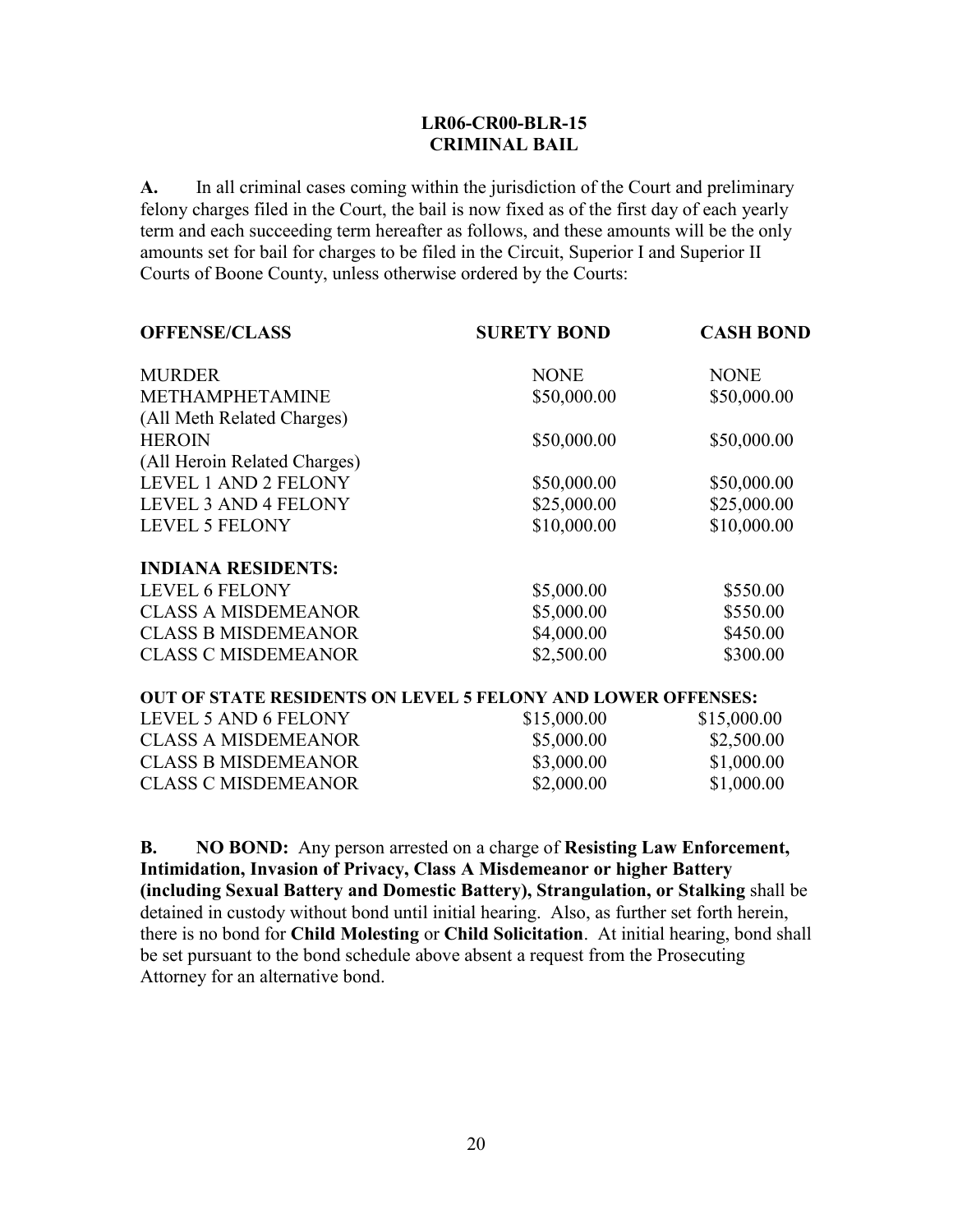## **C. NO BOND FOR CERTAIN SEX OFFENDERS WITHOUT A HEARING**

Pursuant to I.C. 35-33-8-3.5 any person arrested on any charge

- 1. (a) who is already an I.C. 35-38-1-7.5 sexually violent predator and (b) who is arrested for or charged with one or more of the following:
	- i. Rape
	- ii. Criminal deviate conduct
	- iii. (omitted intentionally)
	- iv. Child exploitation
	- v. Vicarious sexual gratification
	- vi. (omitted intentionally)
	- vii. Child seduction
	- viii. Sexual misconduct with a minor as a class A, B or C felony
	- ix. Incest
	- x. (omitted intentionally)
	- xi. Kidnapping where the alleged victim is less than 18 years of age
	- xii. Criminal confinement where the alleged victim is less than 18 years of age
	- xiii. Possession of child pornography
	- xiv. Promoting prostitution as a class B felony
	- xv. Promoting human trafficking where the alleged victim is less than 18 years of age
	- xvi. Sexual trafficking of a minor
	- xvii. Human trafficking if the victim is less than 18 years of age.
	- xviii. (omitted intentionally)
	- xix. Voluntary manslaughter;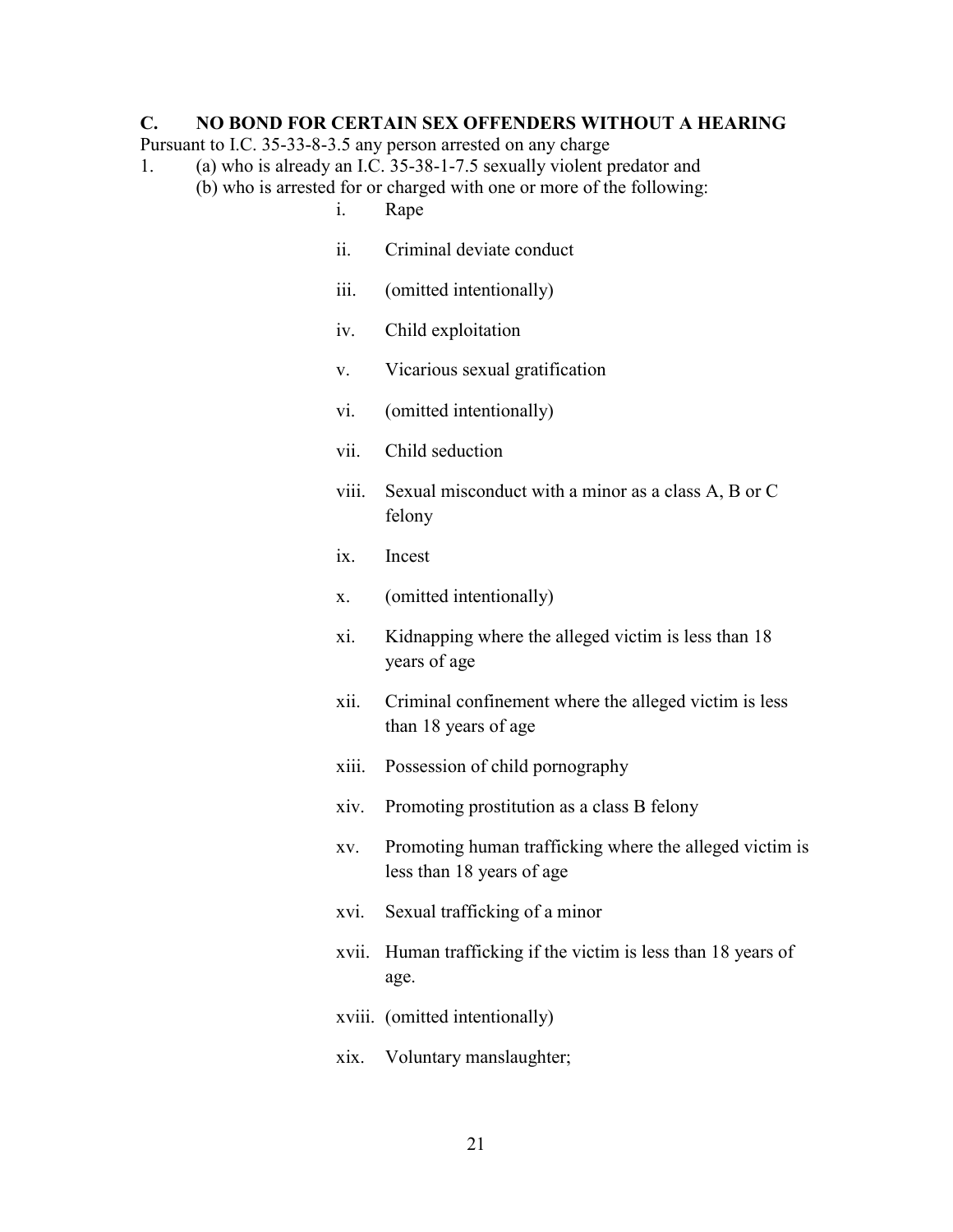xx. An attempt or conspiracy to commit any of the charges listed above in a-t and also (1) attempted child molesting, (2) conspiracy to commit child molesting, (3) attempted child solicitation, (4) conspiracy to commit child solicitation, (5) attempted sexual battery, (6) conspiracy to commit sexual battery, (7) attempted murder, or  $(8)$  conspiracy to commit murder;

or

- 2. who is charged with child molesting;
- or
- 3. who is charged with child solicitation

shall be detained in custody without bond until initial hearing.

**D. MULTIPLE CHARGES WITHIN A CAUSE NUMBER:** If a person has multiple charges, bond shall be posted on the most serious charge only. If the listed bond amount is inappropriate under the circumstances, the Prosecuting Attorney shall bring such circumstances to the attention of the court by written or oral motion.

**E. BOND NOT AVAILABLE FOR PERSON ON PROBATION PAROLE OR PREVIOUS BOND:** This bond schedule shall not be used for any person arrested for a crime when it can be reasonably determined that the person was on probation, parole, bond or release on the person's own recognizance for another offense. In such case, the person shall be detained in custody until the Court establishes the bond.

**F. BOND AMOUNT ON WARRANT ARREST:** Upon issuance of a criminal bench warrant, the amount of bail specified shall be endorsed upon the warrant. The Court may increase or diminish the amount specified or permit the posting of cash bond in lieu of accepting any property or surety bond in any justifiable cause.

**G. CLERK'S FEE:** The Clerk may assess a ten percent (10%) administrative fee per statute on all cash bonds.

**H. APPLICABLE TO SUPERIOR II ONLY:** The schedule of fines and penalties established by Superior II for infraction matters as adopted in September 1, 1981, and as amended April 10, 1984, and as may be subsequently amended by Superior II are now incorporated herein and made a part of this Order.

**I. CASH BONDS:** All cash bonds shall be posted with the Boone County Clerk or the Boone County Sheriff. Cash bonds may be used to pay fines, court costs, and other financial obligations of the defendant in any Boone County Cause. In addition, the bond may be used to reimburse the county for the cost of court appointed counsel and for an administrative fee as authorized by I.C. 35-33-8-3.2 (a) $(2)(B)$ .